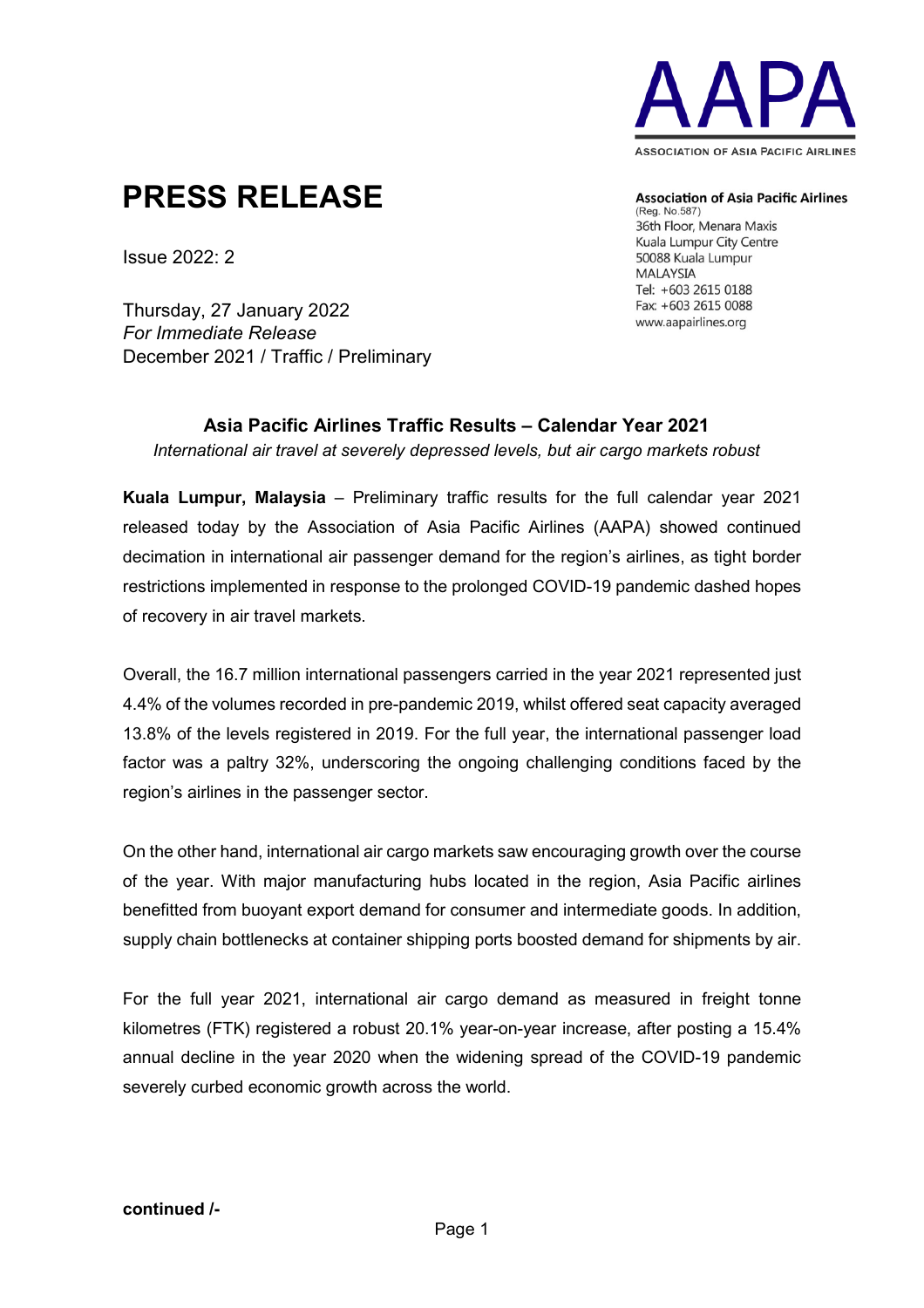

Compared to the growth in demand, offered freight capacity expanded at a markedly slower pace of 8.1% in 2021, as the drastically reduced international passenger operations adversely affected belly-hold cargo capacity, although this was partly mitigated by the deployment of cargo-only passenger flights and increased freighter operations. As a result, the international freight load factor climbed 7.4 percentage points to 74.3%, the highest annual average on record.

Commenting on the results, Mr. Subhas Menon, AAPA Director General said, "For a second year running international passenger travel remained severely suppressed, as a result of strict border measures imposed throughout the region and elsewhere. It is the worst crisis the region's airlines have ever faced in terms of duration and depth."

"As vaccination programmes got under way, some governments began to ease travel restrictions in the later part of the year, supporting some improvement in the number of international passengers carried in December to 7.6% of 2019 volumes. However, the emergence of the Omicron variant has put the brakes on recovery."

He added, "The air cargo business segment has been a silver lining for the aviation industry, with strong demand helping to partially mitigate the loss in passenger revenue. In FTK terms, international air cargo demand for the year 2021 has recovered to just above pre-crisis levels."

Mr. Menon concluded, ""Overall, whilst 2021 will be remembered as one of the most challenging years for the region's airlines, it has also demonstrated the industry's extraordinary resilience as airlines continue to play a vital role in connecting people and transporting essential goods across the world. For meaningful recovery to take place, border restrictions would need to be eased on a consistent basis, and the current multilayered travel requirements streamlined and simplified for travellers. Collaboration among aviation stakeholders and governments is key to the safe and sustained resumption of air travel."